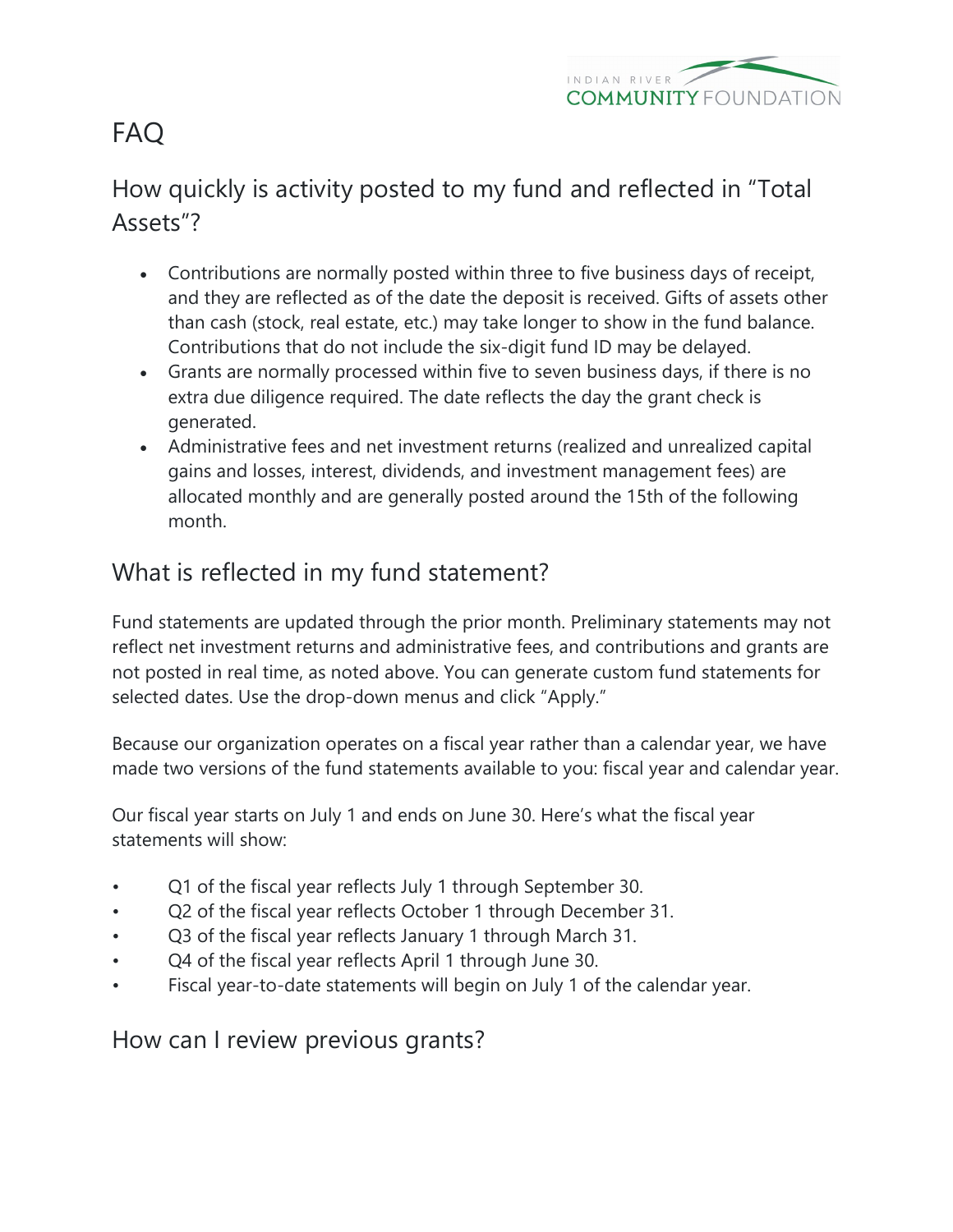

The Grants tab reflects all grants since the fund was established. Click the name of the organization to review the grant details. Note that older grants or grants submitted via phone, email or fax may not include full detail.

# What is the difference between a "Request" and a "Grant"?

Click the "Request a Grant" tab to make grants from your fund. We use the term "Request" because grants are subject to review and approval by the Community Foundation. When you submit a grant request, it will appear on the Requests tab. When the grant is paid, it will appear on the Grants tab, and the request status will display a green check mark to indicate the request is completed.

### What do the terms on the "Advisors" tab mean?

#### Fund Founder

Fund founders are the individuals responsible for creating funds.

#### Fund Advisor

Fund advisors are individuals who are authorized to view fund information. Fund advisors on donor-advised funds make recommendations for all fund-related matters, including grants and investments.

#### Successor Advisor

Successor advisors are individuals who will advise the fund upon the death, resignation or incapacity to serve of the Fund Advisor (or the surviving Fund Advisor if two or more individuals have been named).

#### Advisory Committee Member

Advisory committee members assist fund advisors in making grant and investment recommendations for funds and can receive information about funds.

#### Investment Manager

Investment managers actively oversee the fund's investments in a managed account on the financial advisor's platform.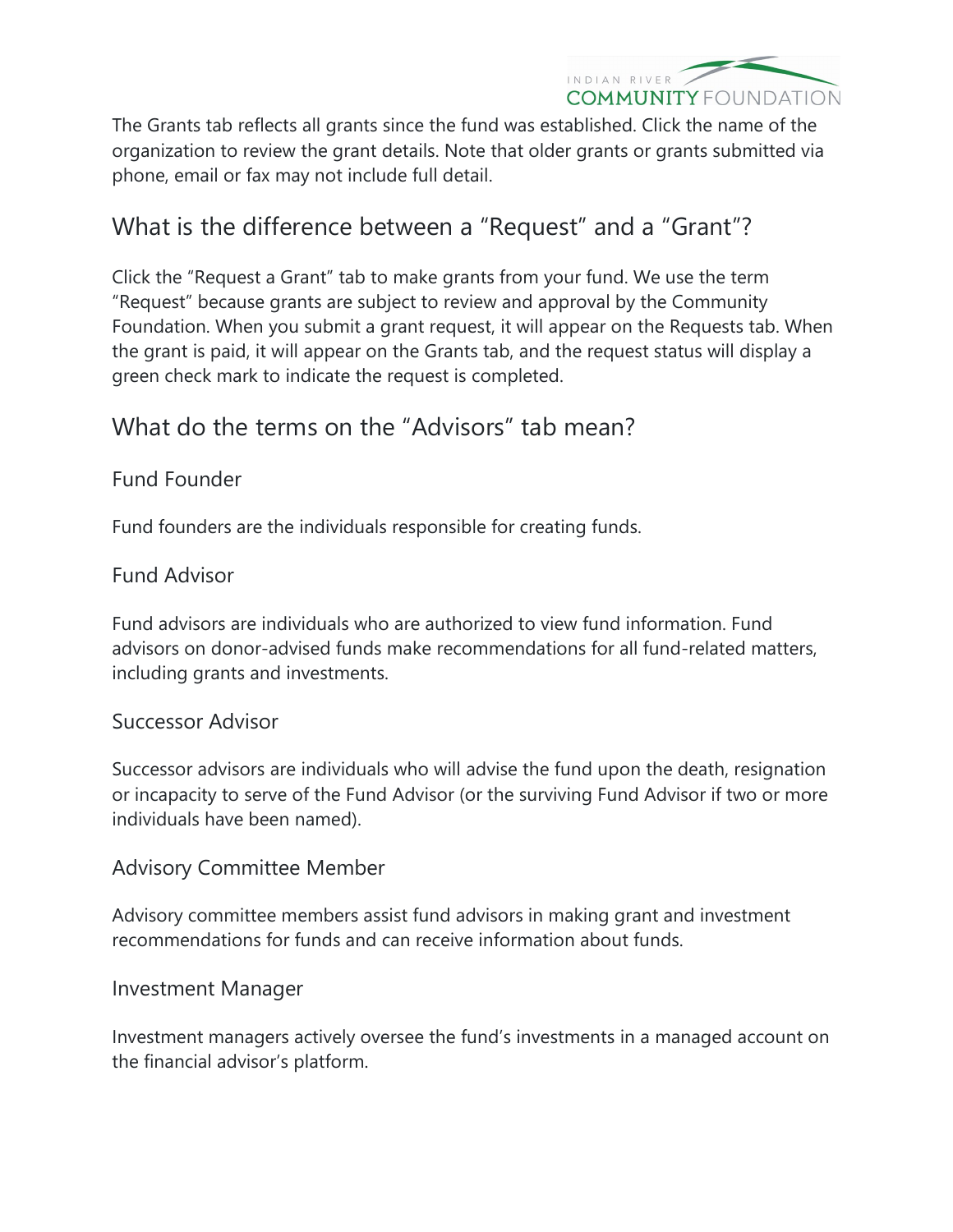

#### Authorized Party

Authorized parties are individuals who can receive information about funds, but they are not listed as fund advisors or advisory committee members. Examples may include wealth managers, financial planners, accountants, attorneys, board members or nonprofit staff members.

#### Online Access

This column is checked for individuals who can access fund information through the online portal.

#### Request Grants

This column is only checked when an individual may independently request grants, meaning approval from only one person is required for the Community Foundation to process a grant request. This is not checked if more than one person must approve a request or if board minutes are required for confirmation.

### Can I use my donor-advised fund to pay for a membership?

You may use your fund to cover the cost of a membership if the charity confirms that the full cost is 100 percent tax deductible. You may also use your fund to cover the cost of a membership if your grant recommendation states that you waive all benefits related to the membership.

Here are examples of incidental membership benefits that you can receive in exchange for your grant from your donor-advised fund:

- Free admission to all exhibits
- Discounted or free parking
- Discounts at the gift shop
- Preferred access to special ticketed events where you pay for tickets separately
- Invitations to members-only exhibits
- Low-cost items, such as a newsletter, calendar, key chain or coffee mug

### Can I use my donor-advised fund for events?

You may use your fund to make grants to charities in support of their events, but here are a few things to keep in mind: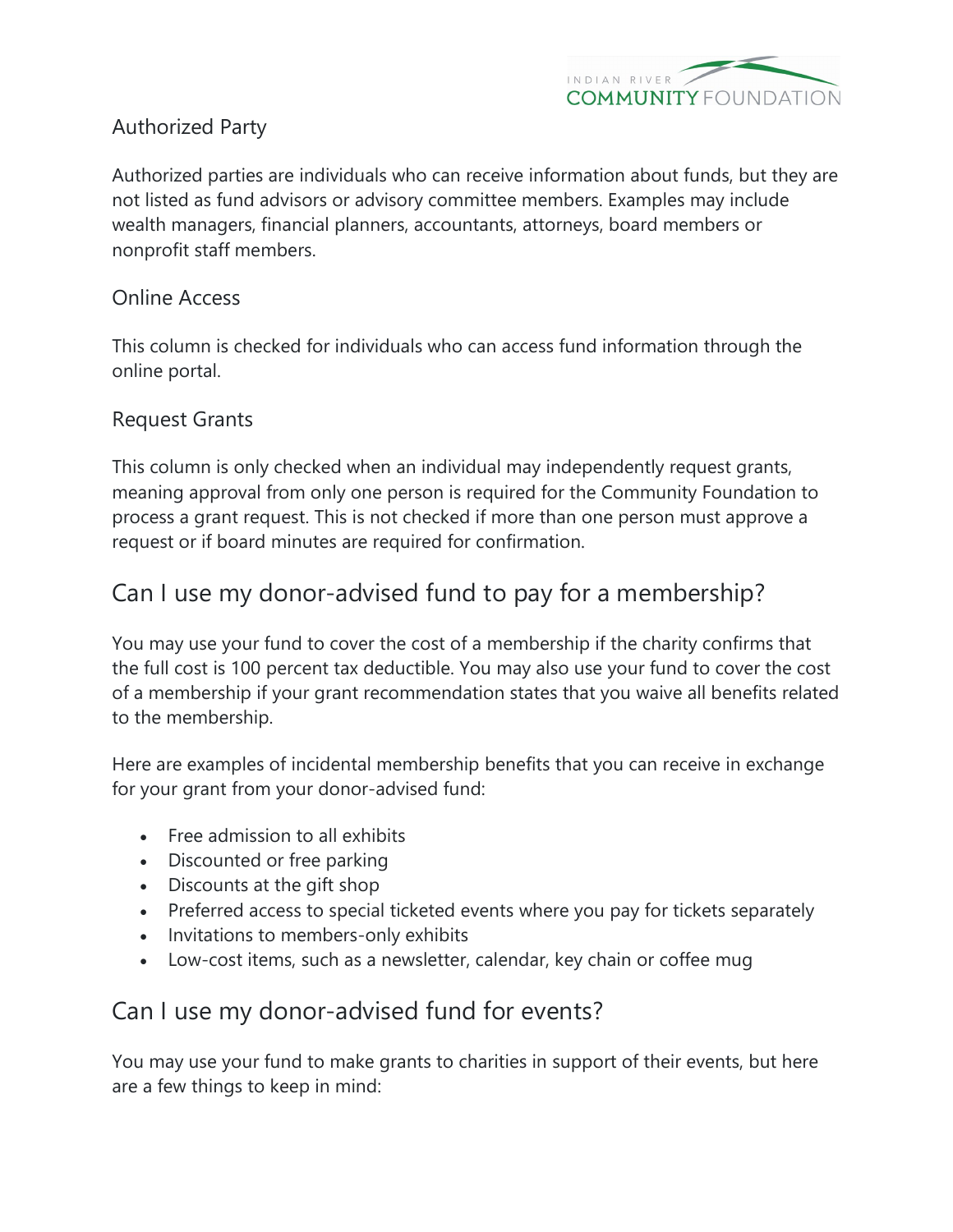

#### Tickets, Tables and Sponsorships

The full cost to attend in-person or virtual events (both the tax-deductible and non-taxdeductible portions) must be paid from your personal bank account. You may pay any remaining sponsorship costs from your fund, as long as you do not receive more than an incidental benefit in return. Logo or name recognition in event materials is not considered more than an incidental benefit. When submitting a grant request for a sponsorship, please note in your grant suggestion that you will cover the full cost of the tickets or table separately.

Here is an example of what you can pay from your donor-advised fund for an event:

- A \$5,000 event sponsorship includes a table for 10 and your name or logo in event materials.
- If the lowest ticket price to attend the event is \$100, you will pay \$1,000 for the table personally from your bank account (\$100  $\times$  10 seats at the table) and you can use your donor-advised fund to cover the remaining \$4,000.
- Keep in mind that the amount that can be paid from your donor-advised fund is not always the tax-deductible amount published by the charity. The Community Foundation can help you calculate what portion of the event sponsorship can come from the fund based on the benefits received.
- If you choose not to accept any benefits associated with a sponsorship, the entire amount may be paid through the fund.

#### Raffles and Auctions

You may use your fund to support fund-a-need calls for donations at charitable events, but you may not use your fund to purchase raffle tickets or auction items.

### Can I use my donor-advised fund for scholarships?

You may use your fund to support a scholarship program administered by a 501(c)(3) public charity or educational institution, but you may not earmark dollars to assist a specific individual.

# Can I use my donor-advised fund to support someone's mission trip or 5k race?